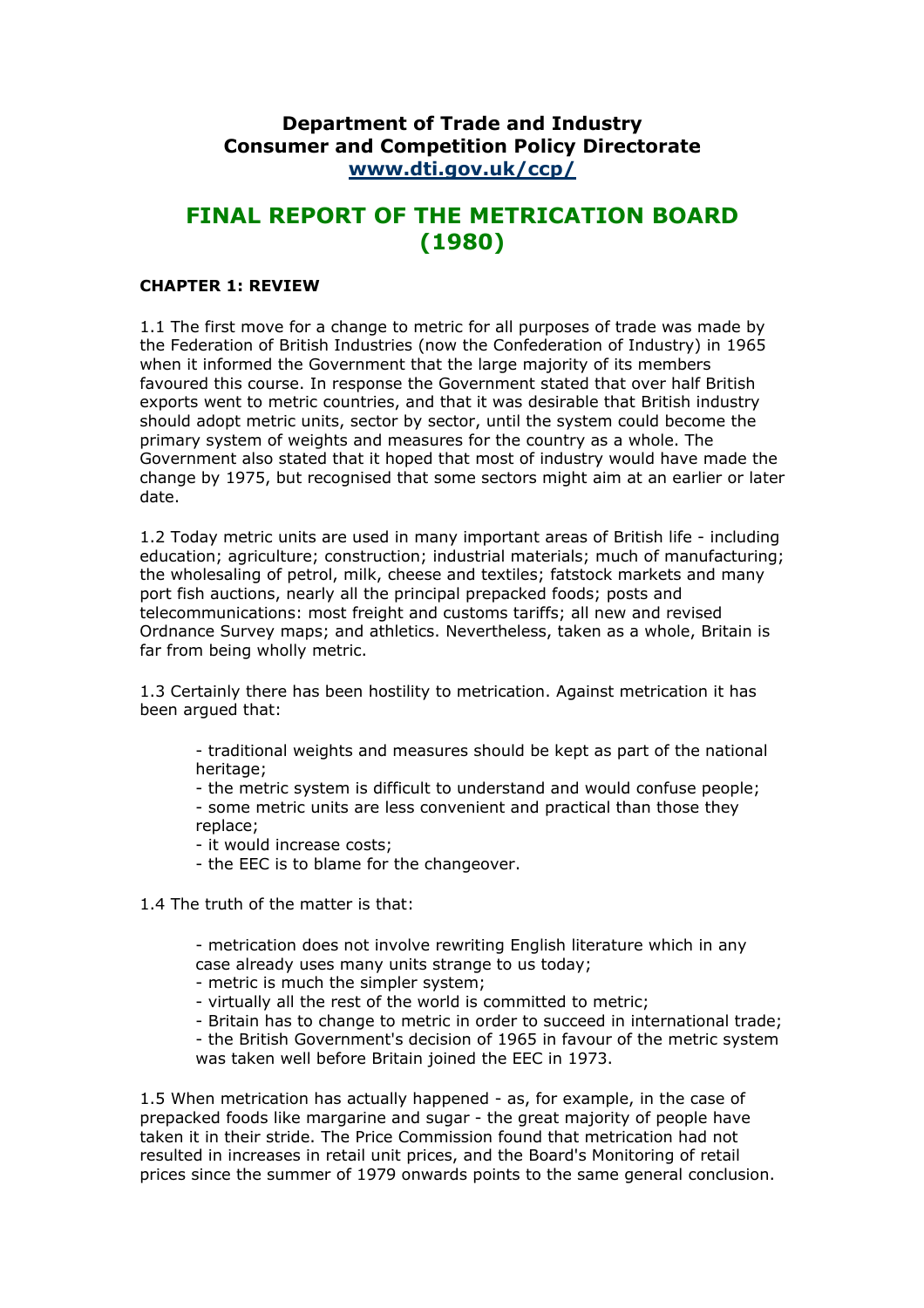No country has been able to calculate the costs of going metric but all agree that the continuing benefits for the future far outweigh them. A carefully timed and planned changeover can bring substantial financial savings and benefits to individual firms.

1.6 The misapprehensions might have been overcome if the Board had been able to campaign in favour of the adoption of the metric system. Our terms of reference did not, permit us to do this. This gap was not filled by success sive Governments with the result that no one made a sustained argument for metrication.

1.7 From the beginning a principal feature of Goverment policy was that metrication should be voluntary, that no compulsory powers would be sought, and that the Metrication Board would be advisory only. The vast majority of the metric advances of the past fifteen years have in fact resulted from voluntary decisions and actions. The Metrication Board has helped with co-ordination, publicity and consumer information.

1.8 The voluntary approach, that is change not backed by legislation, has been much less effective in retailing than in other sectors. The report ' Metrication in the Retail Trade' , which we submitted to the Secretary of State for Prices and Consumer Protection in 1974, advised that unless legal cut-off dates were established (that is, dates after which the use of imperial units would no longer be legal) some retailers would not go metric and these would deter others from doing so. This point was demonstrated in practice when fabric and floor-covering retailers began a voluntary change in February 1975. Not all retailers changed.. some who did claimed that they lost sales and then either reverted to selling in imperial or adopted dual measurements.

1.9 Teachers were among the first to recognise the simplicity, logical construction and educational benefits of the metric system. Today, in GCE, SCE and CSE examination papers, metric units are the rule. But on leaving school many young people find themselves having to adapt to an economy which is partly imperial. Employers who still operate in the imperial system have to train recruits. Since complete elimination of imperial measurements from the economy is likely to take some years, pressure may be expected for courses and examinations to be made to reflect both systems. In 1974 the Department of Education and Science issued advice (which still stands) to schools that teaching should be conducted principally in metric terms while maintaining general familiarity with imperial units.

1.10 Thus while most sectors are metric or largely metric two major sectors are not: retailing of weighed out foods and many sales by length, volume or area; and speed limits and road distance, height and weight signs.

1.11 Fifteen years ago the Government of the day accepted that the country should go metric in the interest of Britain's survival in world markets. In the light of economic performance and with the worldwide advance of metrication, this argument is even stronger today. There are no legislative barriers to the change, yet much of British industry is said to work at reduced efficiency because of dual standards, double stockholding, conversion problems and waste and mistakes on the shop floor. Many of the opportunities to rationalise specifications are being missed.; and failure of industry to metricate fully, except to the extent that imperial, production is necessary for spares and replacements for existing equipment, reduces efficiency and affects sales.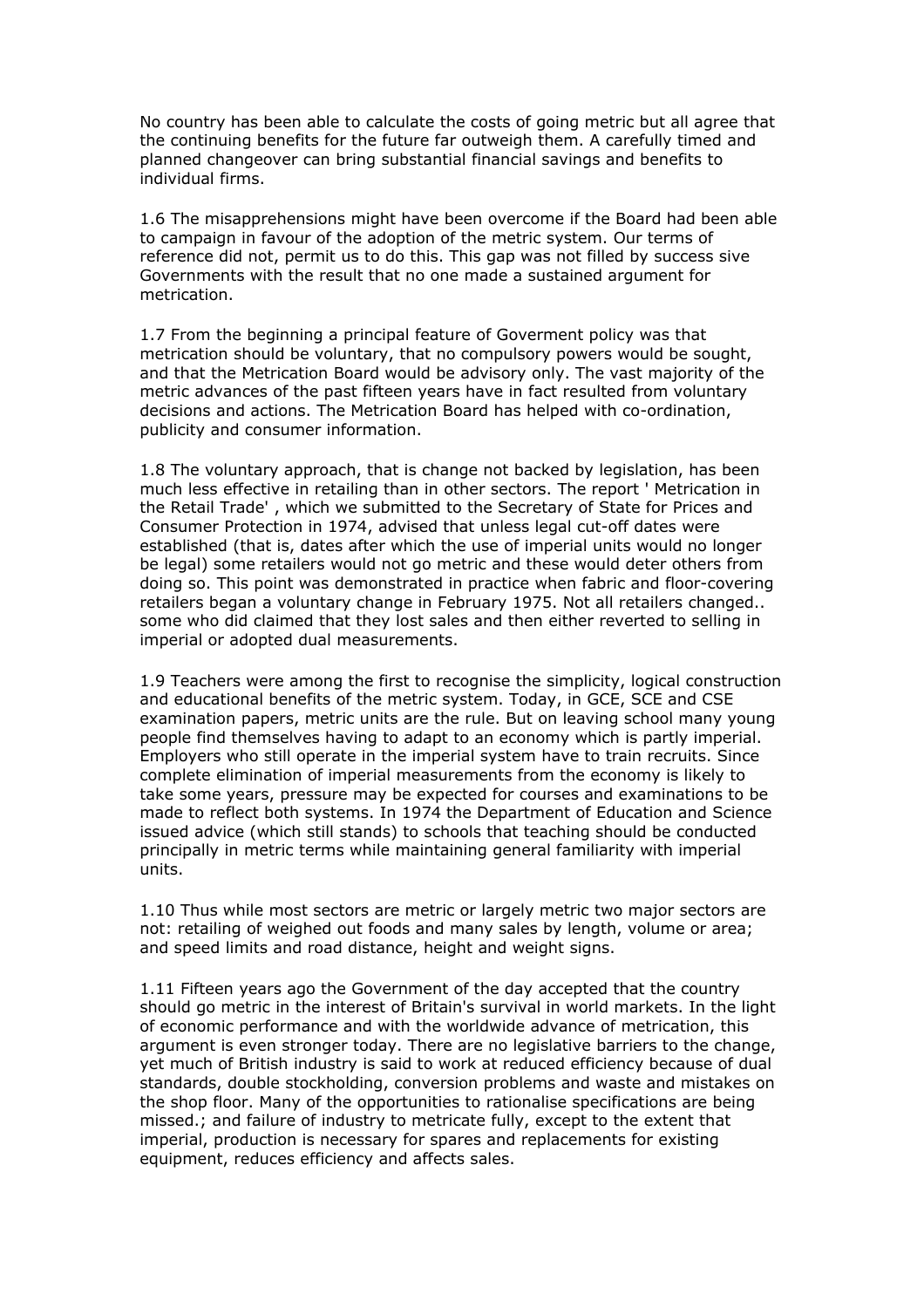1.12 As long ago as 1968 the Government- appointed Standing Joint Committee on Metrication, representing management, trade unions and Government, reported that manufacturing industry could make the change efficiently and economically only if the economy as a whole moved in the same direction on a broadly similar time-scale and in an orderly way. Industry attaches importance to the early completion of the metric programme throughout the economy as a whole. In June 1979 the Confederation of British Industry, while recognising that industry itself has a part to play in bringing this about, commented 'there is no room !or two measurement systems in an efficient trading nation - one for the housewife and one for the businessman at the 'moment we are in the worst of both worlds'.

1.13 Most organisations representing consumers believe that it would be best for shoppers for the retail change to be total, speedy and orderly. A long transition would prolong confusion and remove from shoppers the safeguard of a single and universally accepted system of weights and measures. Honest traders could be penalised while those prepared to exploit areas of uncertainty and confusion could stand to gain.

1.14 In 1977, after the Weights and Measures Act of 1976 had made legal cut-off dates possible, we held extensive discussions with -consumer organisations and those con cerned with retailing weighed and measured out goods. We achieved agreement on programmes for metricating retail sales of all these goods by the end of 1981; a principal requirement was that the programmes should be backed by statutory Orders giving legal status to the agreed cut-off dates. Draft Orders were laid before Parliament in March 1978 but were withdrawn in May. At this point the Government of the day asked the Board to try once again to see whether acceptable voluntary programmes could be devised. The Board therefore opened fresh discussions with the retail trade to see whether this was possible.

1.15 We submitted our 'Report on the Change to Metric in the Retail Trade' to the Minister of State for Consumer Affairs in October 1979. Our major .finding was that retailers of weighed out foods and measured out goods totally reject the idea of voluntary metrication in the near future, except petrol for which there is no economic alternative to metrication (see page 16). They pointed out that as yet there are no commercial advantages to them in going metric. The retail trade is highly competitive and even if all trade association members changed, many non members would continue to -trade In imperial in order to gain an unfair commercial advantage. The majority of customers do not yet favour the metric system and metric prices appear to be higher than imperial prices because, in general, round metric quantities are larger than imperial. Although unenthusiastic about the adoption of the metric system, retailers seemed willing to support an early, orderly, time-tabled programme provided it is backed by legislation.

1.16 However, in November 1979 the Government announced that since it had no plans for further cut-off Orders there was very limited scope for the Board's activities and no further appointments to the Board would be made after current terms expired on 30 April 1980. Government policy is that future metrication should proceed by voluntary programmes and Ministers have indicated that they favour such voluntary action to achieve an orderly transition.

## **Conclusion**

1.17 Industry, especially engineering, says that the rate of change to metric working is greatly affected by progress in other sectors, especially retail trade. The phasing out of imperial units for retail sales would quickly bring about the use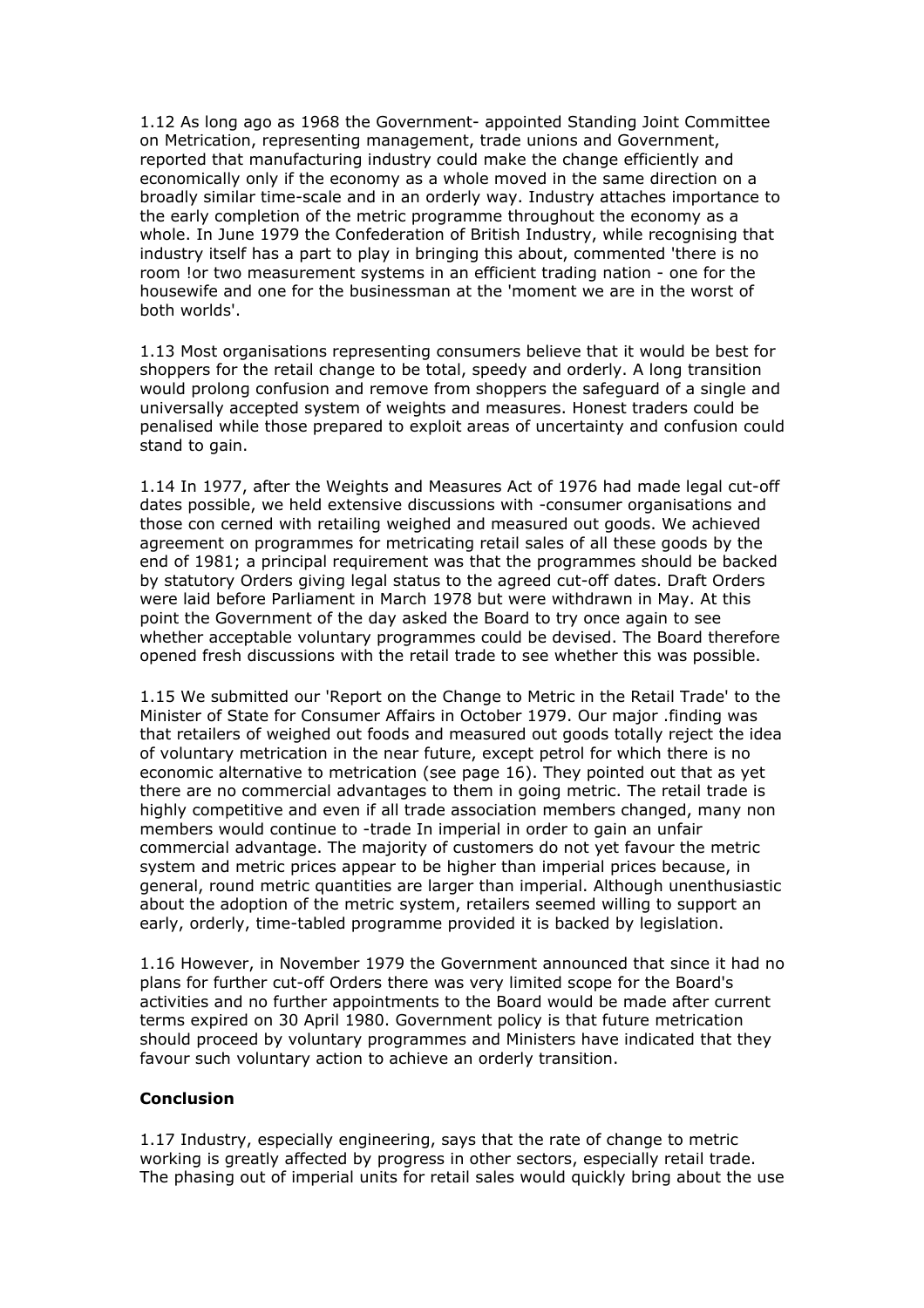of metric units in everyday life and power fully influence the changeover in industry.

1.18 Many prepacked goods, especially the main 'Shopping basket foods, and some measured out goods are sold in metric quantities in the High Street. Most organisations representing consumers believe it would be best for shoppers if the change were total, speedy and orderly.

1.19 Trade organisations representing retailers of measured out and weighed out goods, especially meat, fish, fruit and vegetables, are not prepared to recommend a voluntary change to selling in metric in the near future. Although unenthusiastic about the adoption of the metric system, all seem willing to support an early, orderly, change provided there is a fixed statutory timetable.

1.20 Government policy is that future metrication should proceed by voluntary programmes of industry, trade, retailers, firms, associations and individuals. Ministers have indicated that this is the best method of achieving an orderly transition.

1.21 The Board believe that the essential prerequisite to retail metrication being completed voluntarily in the next few years is a change in the public's attitude towards the adoption of the metric system. Our surveys show that a majority of people are not in favour of changing, although over eighty per cent of them believe they would be able to cope with the change when they had to.

1.22 This necessary change in attitude can be achieved only by a successful information programme explaining why the . country is going metric and the adverse effect on the econ omy of not completing the change. The alternatives to changing public opinion in favour of metrication, which would remove retailers' fears about changing voluntarily, are:

1) a timetabled retail programme, backed by the minimum legislation necessary, and agreed in advance with retailers, consumers and other interests;

or

2) continuing with the existing mixed system until such time as the retail trade see commercial benefits in 'going metric'.

1.23 The Board consider that an early and orderly completion of the change to metric would be in the best interests of the economy and thus the consumer, and we urge every one to press ahead as quickly as possible.

#### **CHAPTER 2: MAIN DEVELOPMENTS**

#### **Prospects for completing metrication in retailing**

2.1 During 1979 the Board discussed with some one hundred organisations representing the trade and its suppliers the possibility of achieving a voluntary time-tabled change to metric for retail sales of weighed out foods, fabrics, floor coverings, DIY and hardware products. This followed the hope expressed by the then Secretary of State for Prices and Consumer Protection on 16 May 1978 that such a change would be possible.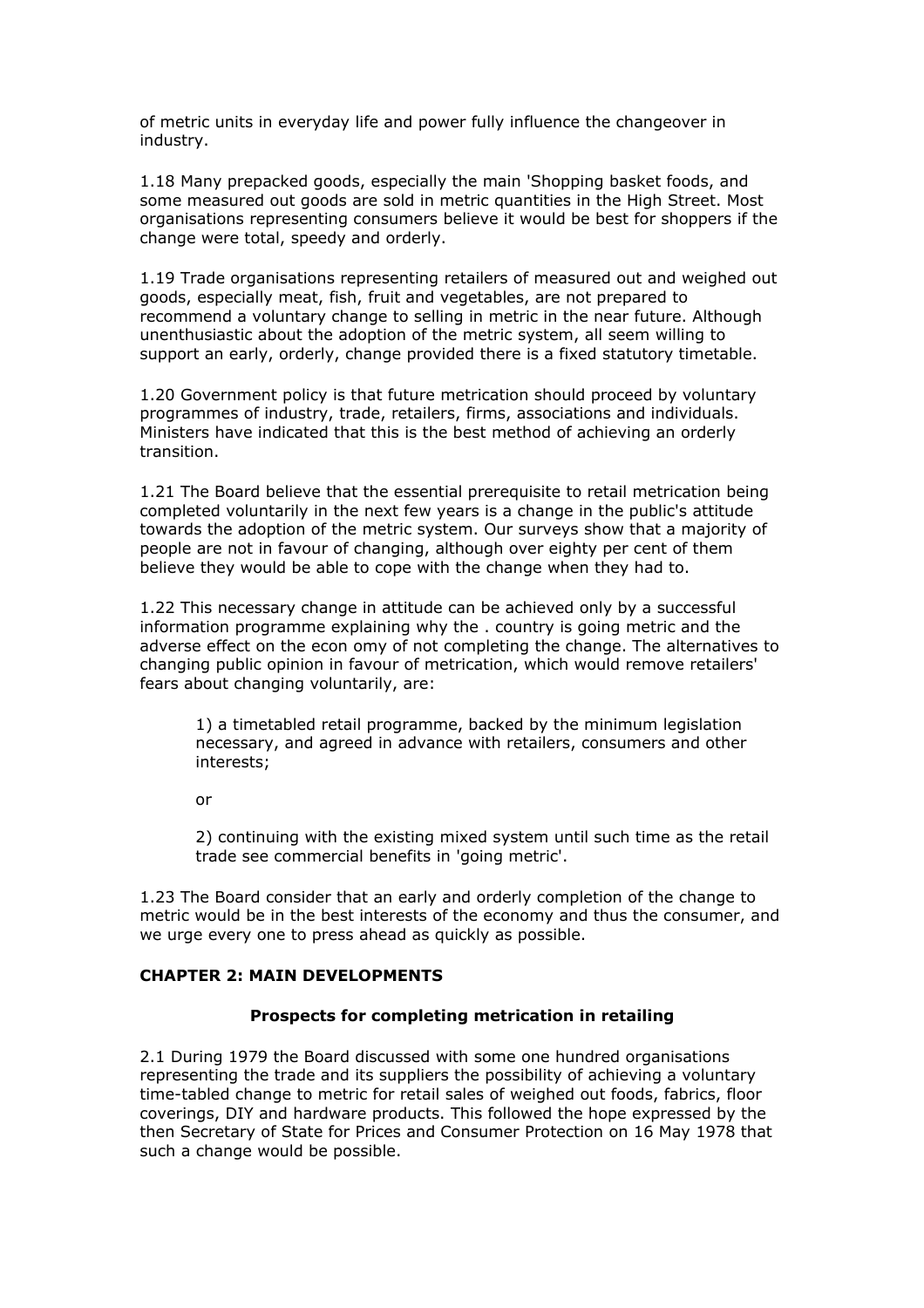2.2 We found that no organisation representing retailers, whole salers, packers or measuring equipment manufacturers was prepared to recommend voluntary change in the near future. The retail trade associations claimed there were no commercial advantages to their members in going metric. Retailing is highly competitive and even if all trade associa tion members changed, many nonmembers would continue to trade in imperial in order to gain an unfair commercial advantage. Metric prices appear to be higher than imperial because, in general, round metric quantities are larger than imperial. Also, the majority of customers do not favour the metric system. The unanimous view of all the organisations consulted was that any voluntary changeover would be fragmented and prolonged. This is consistent with the views put forward by consumer and women's organisations.

2.3 On the other hand, although unenthusiastic about going metric, all sectors of retail trade said they were willing to accept an early, orderly, time-tabled programme with supporting legislation to guarantee fair trade competition, and with publicity to help consumers during the transition. Some trade associations would prefer to see the smallest retailers exempted from any legal requirements.

2.4 In October 1979 we submitted our findings 'Report on the Change to Metric in the Retail Trade' to the Minister of State for Consumer Affairs. Our conclusion was that with out some form of legislative approval by the Government to a new programme agreed by trade and consumer organisations, metrication in the retail sector would not be achieved in the near future.

Our recommendations were:

- a the Government should negotiate metrication programmes acceptable to retail, wholesale, packing, equipment, consumer and women's organisations and support any agreements with the minimum of legislation necessary to complete the transition;
- b to facilitate the transition, arrangements should be made:
	- to explain the metrication programmes to the public at large;
	- ii to monitor retail prices during transition: handle complaints; negotiate 'value for money' assurances with manufacturers and generally help to advise and inform the consumer.

2.5 On 14 November 1979 the Minister announced that the Government had no plans for further compulsory Orders. The Minister indicated that it was in everybody's interest that as industry continued to go metric they should proceed to expedite in an orderly way on a voluntary basis a pro gramme for any future metrication.

## **Prepacked prescribed quantity foods**

2.6 Metrication of the basic 'shopping basket' foods, such as flour, instant coffee, tea, butter and margarine is largely complete. By the beginning of 1980 over 95 per cent by value of these foods was made up in rounded metric quantities. Jam, marmalade, honey, jelly preserves, syrup, cereal grains and starches, and coffee (beans and ground) are the only prescribed quantity foods for which ranges of metric sizes are not yet agreed.

2.7 Manufacturers and importers of dried vegetables, dried fruits, flour and flour products, oat products, cocoa and chocolate powder finished the change to metric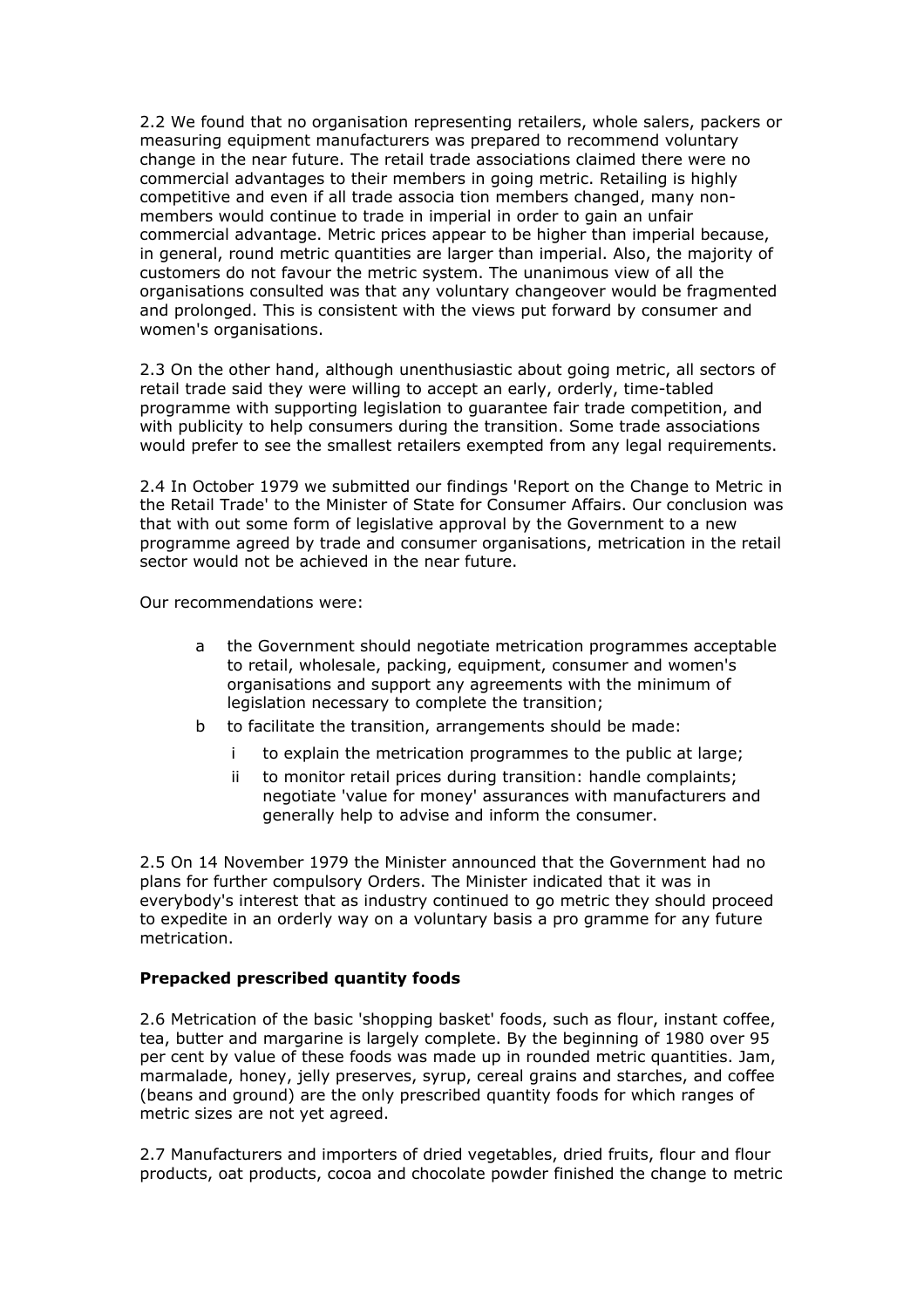prepacks in the second half of 1978. in February 1979 margarine in 250 g and 500 g packs started to appear on retailers' shelves. In July instant coffee and butter started to appear in metric sizes. In September white fats and dripping began the changeover.

2.8 The changes were brought into effect by legislation embodying timetables. agreed by the sector concerned. Manufacturing cut-off dates were introduced for imperial packs of pasta, dried fruits, dried vegetables, and flour and flour products. Additionally, cut-off dates for retail sales of imperial packs were approved for biscuits, bread, chocolate bars, cocoa and drinking chocolate, oat products, sugar, cornflakes, salt, tea, butter, margarine, white fats and dripping, and shredded suet.

There are two retail cut-off dates in 1980; for tea on 29 June and for shredded suet on 28 September.

Legislation permitting metric ranges for instant coffee and prepacked potatoes has resulted in a widespread change of the former product, but little change of the latter.

2.9 In the main the metric range selected has been based on a 125 g module, slightly larger than the 4oz imperial equiva lent. The overall reduction in the number of packs could lead to savings in packing costs. The principal exception is instant coffee, where the trade opted for the 100 g module in line with Continental practice.

2.10 In August 1979, when margarine, butter and instant coffee were all changing to metric quantities, the Metrication Board and nine local authorities who monitored complaints during that period received a total of 19 500 enquiries. Only 38 were complaints about metrication.

#### **Value for money**

2.11 Before each of the prescribed quantity food changes which began in 1979 the Board sought from manufacturers an assurance that on a 'weight for weight' basis the new metric packs would cost no more than the imperial. packs they replaced. Major manufacturers of tea, margarine, lard and other cooking fats gave us such assurances. In the case of butter this was not possible because of changes in the EEC subsidy and devaluation of the green pound just before the start of the change. In addition, not all manufacturers of instant coffee were able to give such an assurance.The most commonly available metric packs of instant coffee weigh nearly 12% less than the imperial packs they replace and packing in smaller sizes costs more. ' The major manufacturers assured us, however, that their prices to the grocery trade would be reduced by either the full amount of 11. 8% or by at least 10%.

2.12 Two Price Commission reports, in 1977 and 1970, concluded that metrication did not, on a weight for weight basis, lead to increases in the retail prices of the main 'shopping basket' foods. Indeed, six brand name foods were better value for money in grams and kilograms than in ounces and pounds.

2.13 After the Price Commission's demise, the Metrication Board enlisted the help of the National Federation of Consumer Groups and of some local authorities, who carry out their own price surveys, to monitor the change to metric of instant coffee, margarine, butter and tea. Prices in over 200 retail outlets from Scotland to the South Coast were surveyed. Analysis of the butter and tea surveys is not yet complete but for instant coffee and margarine we found that both national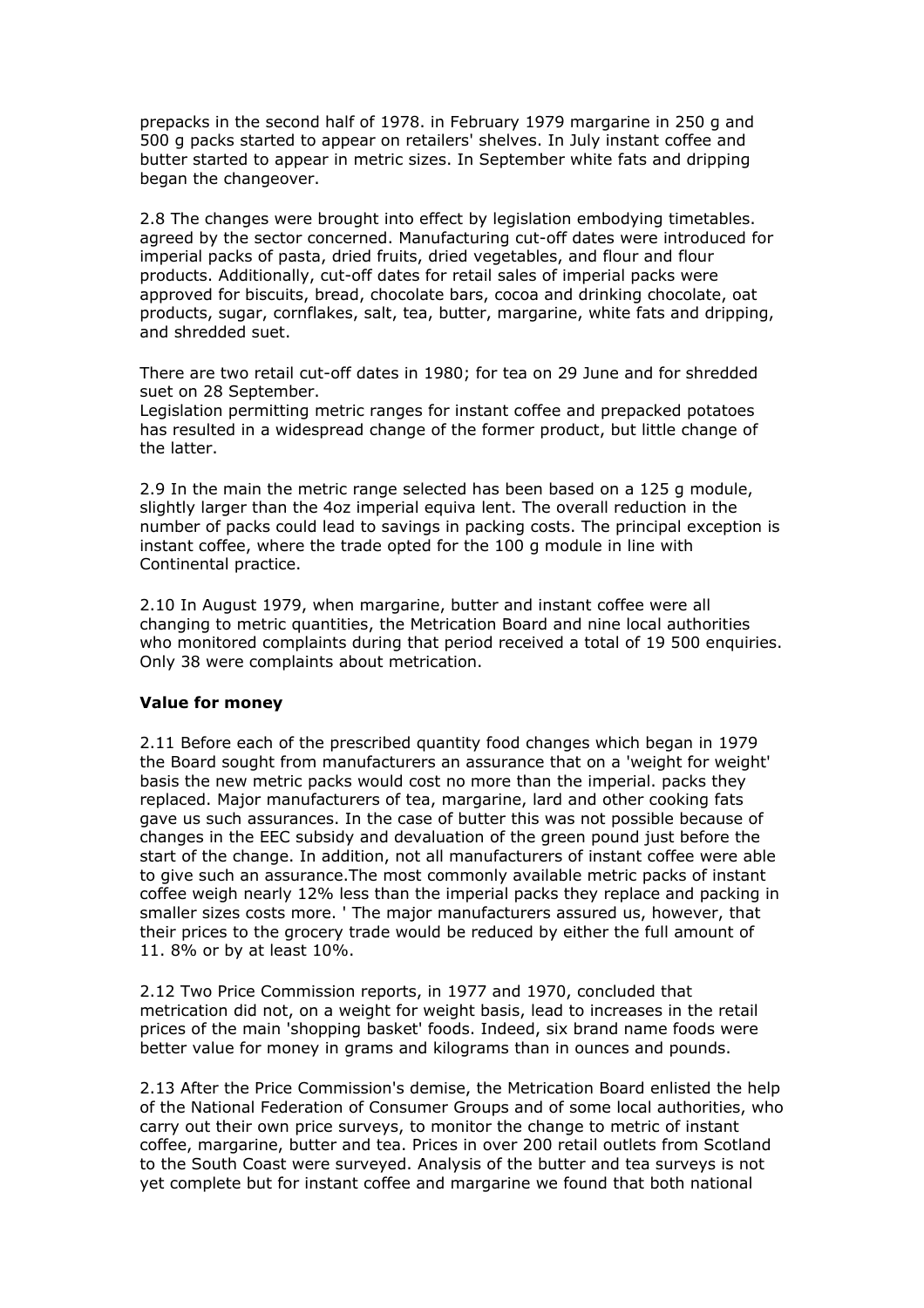brands and own labels in general give as good, and sometimes appreciably better, value for money in metric packs as in imperial.

#### **Petrol**

2.14 The Motor Agents Association and the Institute of Petroleum, which represents the major oil companies, have recommended to their members that all retail sales of petrol should be in litres by end-1982. The major oil companies have agreed to have a common changeover period but the timing has yet to be decided.

2.15 Three major factors, none of which affects other sectors of retailing, have prompted this recommendation:

> i the unsatisfactory nature of half-price posting, adopted by many retailers whose price-computing pumps cannot cope with present prices per gallon, which is confusing to motorists and garage forecourt staff alike and causes uncertainty and mistakes;

ii the cost of converting price-computing pumps to cope with prices over £2 per gallon, which the great majority do not currently reach, is generally higher than the cost of converting to sales in litres. In addition, the latter conversion extends the life of mechanical pumps by reducing wear and tear on price-computing mechanisms;

iii safety on garage forecourts will be improved. While petrol deliveries are by litres into under ground storage tanks calibrated in gallons there is the possibility of mistakes.

#### **Prepacked non-prescribed quantity goods**

2.16 A major change in 1979 was the adoption of metric pack sizes for tobacco. This was carried through voluntarily by the main manufacturers who by end-June 1979 were marketing all prepacked pipe and hand rolling tobacco in metric quantities only.

2.17 Since 15 May 1978, when the Prepacking and Labelling of Wine and Grape Must (EEC Requirements) Regulations 1978 came into operation, wine prepacked in quantities between 0.05 litre and 5 litres has been bottled only in a standard range of metric sizes, eg 350 ml, 500 ml, 700 ml, 750 ml (75 cl) and 1 litre. Sparkling wine, vermouths, British wines, liqueur wines and spirits are being packed increasingly according to this range. For example, the 75 cl (26.4 fluid ounces) size is replacing the old 26 2/3 fluid ounces (75.7 cl) for bottles of gin and whisky.

2.18 Another change being made by most producers is the adoption of of the International Organisation of Legal Metrology system for measuring alcoholic strength. The Labelling of Food (Amend ment).Regulations 1979 permit the symbol '%, vol to be used in declarations of the alcoholic strength of intoxicating liquor pre- packed for retail sale. This means that, for example, spirits, such as whisky and gin may be labelled '40% vol` instead of '700 proof'. The alcohol content remains exactly the same but is calculated and declared differently.

#### **Average system**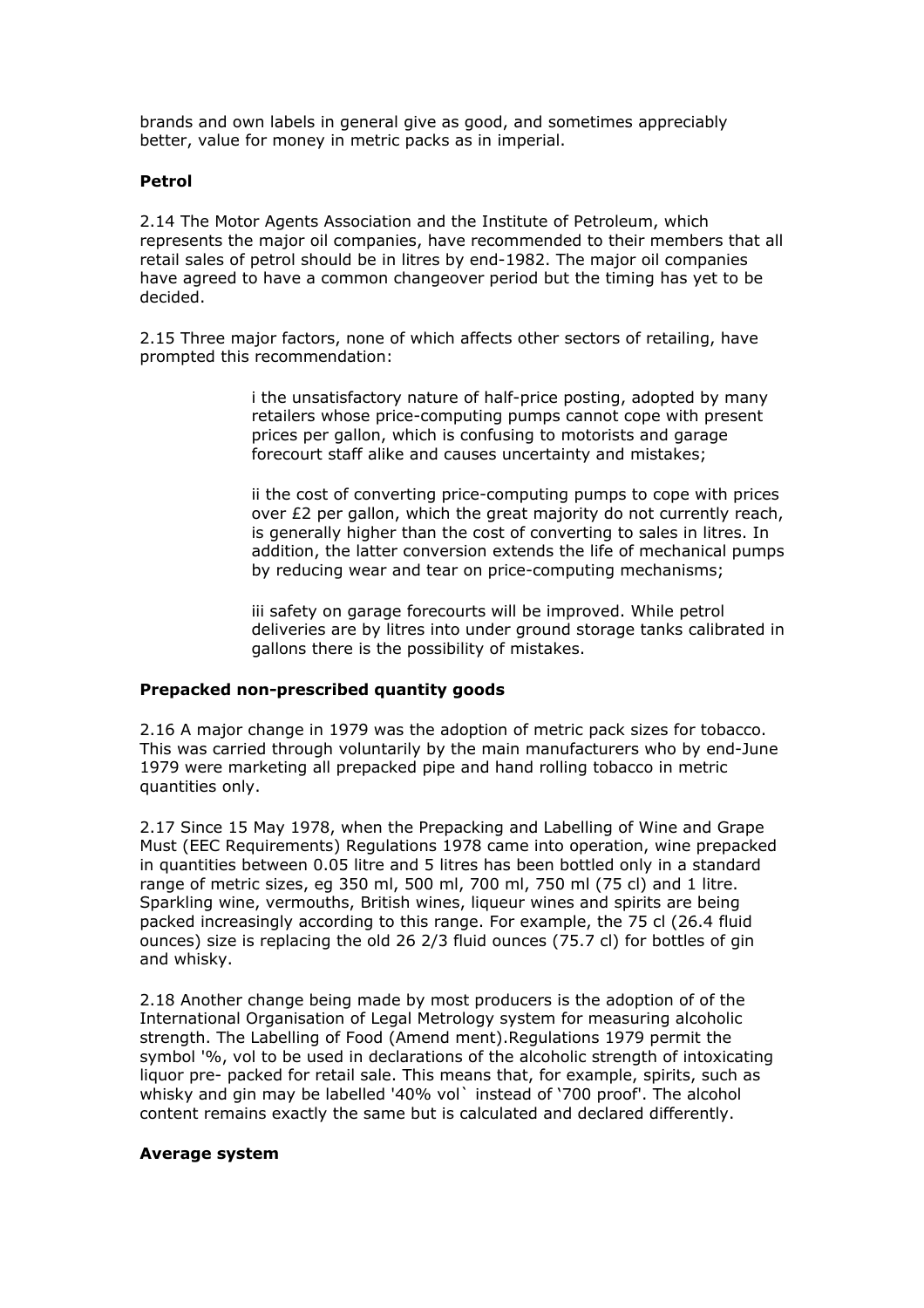2.19 Legislation which came into effect on 1 January 1980 permits 'average' instead of 'minimum' quantity declarations on pack aged goods. We have recommended to packers that.. where appropriate, they should adopt round metric quantities as they change to the average system.

## **Engineering**

2.20 In July 1968 the British Standards Institution published, after widespread consultations through trade associations and in other ways, an agreed metrication programme and guide for the engineering industry. This set a target of 75% metric production by the end of 1975.

2.21 Progress has been substantially less than planned and leaders in the industry attach importance to the early completion of the metric programme throughout the economy as a whole. They say that the industrial rate of change is greatly affected by progress in other sectors, especially retail trade. The phasing out of imperial units for retail sales would quickly bring about the use of metric units in everyday life and powerfully influence the changeover in industry. Until metric production is the norm for all but spares and replacements for existing equipment, companies compete at a isadvantage with overseas suppliers. Many say they face extra costs in working to dual standards, double stockholding, conversion problems and waste due to errors and scrap on the shop floor.

2.22 'Metrication - An Investment in Efficiency', a study meeting, was sponsored jointly by the Confederation of British Industry and the Metrication Board in April 1979. Its main conclusions were that: There are no legislative barriers to the industry changing, but the agreed engineering target of 75%, metric production by end-1975 has not yet been reached; some imperial production will be required for many years to provide spares and replacements for exist- ing equipment; prolonged general working in the two systems of measurement harms efficiency and imposes substantial cost penalties; there is an urgent need to combine a programme of plant and equipment modernisation with metrication; manufacturing, wholesaling and retailing have to move together in the change; and, there is a clear need for a more positive commitment to metrication by Government.

2.23 In June 1979 the Director General of the Confederation of British Industry, while recognising that industry itself has a part to play in bringing about the completion of metrication in the economy as a whole, commented 'there s no room for two measurement systems in an efficient trading nation - one for the housewife and one for the businessman' ....'at the moment we are in the worst of both worlds'. The President of the Institute of Purchasing and Supply has estimated that fastener manufacturers and stockists alone have £40 million tied up in dual stocks.

2.24. The Board is collaborating with a firm of management consult ants in a survey to try to quantify the cost of 1) changing to metric and 2) working in imperial as well as metric. Over 800 firms have taken part in the survey. Preliminary analysis of the replies indicates that over 50% of production is still in imperial; the costs of dual working are nearly 3c.,'11 of the annual value of home sales; and the capital costs of metricating could be recovered in less than two years.

2.25 A limited survey of metrication progress in small firms was undertaken by the Metrication Board at end-1978. The Board found that some small firms claimed to have problems obtaining supplies of raw materials, especially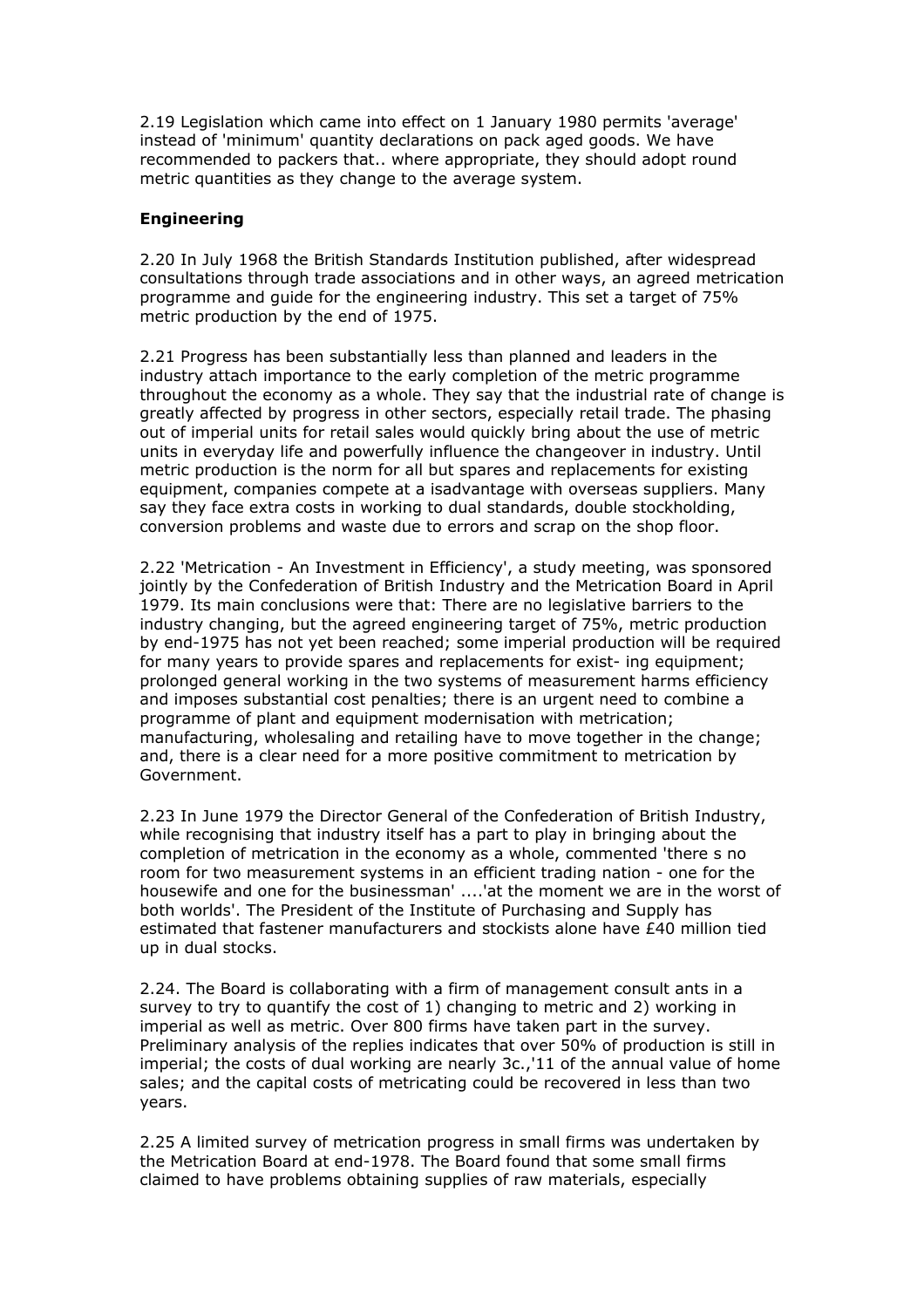nonferrous metals and bright steel, at an economic p-rice and within the required time-scale. All accepted the inevitability of metrication but found little incentive to accelerate the pace of change. However, those that had made the change experienced no major technical problems and none wished to revert to working in imperial.

2.26 To try to identify and help overcome alleged supply problems, the Board wrote in October 1979 to a wide range of small engineering firms inviting them to let us know, if they do have supply difficulties, their annual requirements for nonferrous metals and bright steel. The replies indicated that few firms have exactly the same problems. Wherever practicable, we have suggested how supply difficulties might be dealt with.

## **Swimming pools**

2.27 Recommendations for water depth markings in swimming pools were agreed at a meeting in 1979 called by the Board and attended by representatives from swimming pool designers, constructors, managers and users, Government departments and other organisations interested in water safety precautions. The recommendations are:

i Pool depths of water should be marked clearly and conspicuously in metric units and, for the time being, in imperial units. ii Metric measurements should be marked in metres to one place of decimals.

M Depths below 1.0 m should show a zero before the decimal point. iv Except for depths of less than 1. 0 m, where the markings may need to be more frequent, the depth of water should be marked at each end of the pool, at sudden changes of depth, and elsewhere at each increase of 0. 5 m.

## **EEC Directives**

2.28 A new EEC Directive on Units of Measurement comes into effect on 1 October 1981 and provides for the use of 51 units for trade and other purposes throughout the Community. A decision on the future of the imperial units listed in the new Directive, which include the inch, foot, yard, mile, ounce, pound, pint and gallon, does not have to be taken until 31 December 1989. The Directive thus reflects the Government's view that the rate of change to the use of 51 units in the United Kingdom should not be determined by the Community.

2.29 A number of less widely used units, such as the cubic yard, the chain, the rood and the dram, have already been removed from use in legislation in accordance with an earlier Units of Measurement Directive; the hundredweight, cubic inch, hand and degree Fahrenheit are being removed.

2.30 Two other EEC Directives also affect the rate of change to metric in the food manufacturing industries. The Directive on standardisation of prepacks, which Member States have to implement by 17 January 1982, sets out ranges of prescribed weights and capacities for a wide variety of foodstuffs and household goods, from frozen vegetables to shoe polishes. Its effect is to require all Member States to permit the import of products prepacked in the quantities prescribed in the Directive. It will not prevent individual Member States permitting trade in these products prepacked in other sizes, but clearly it will be to manufacturers' advantage to produce packs which will be readily acceptable throughout the Community.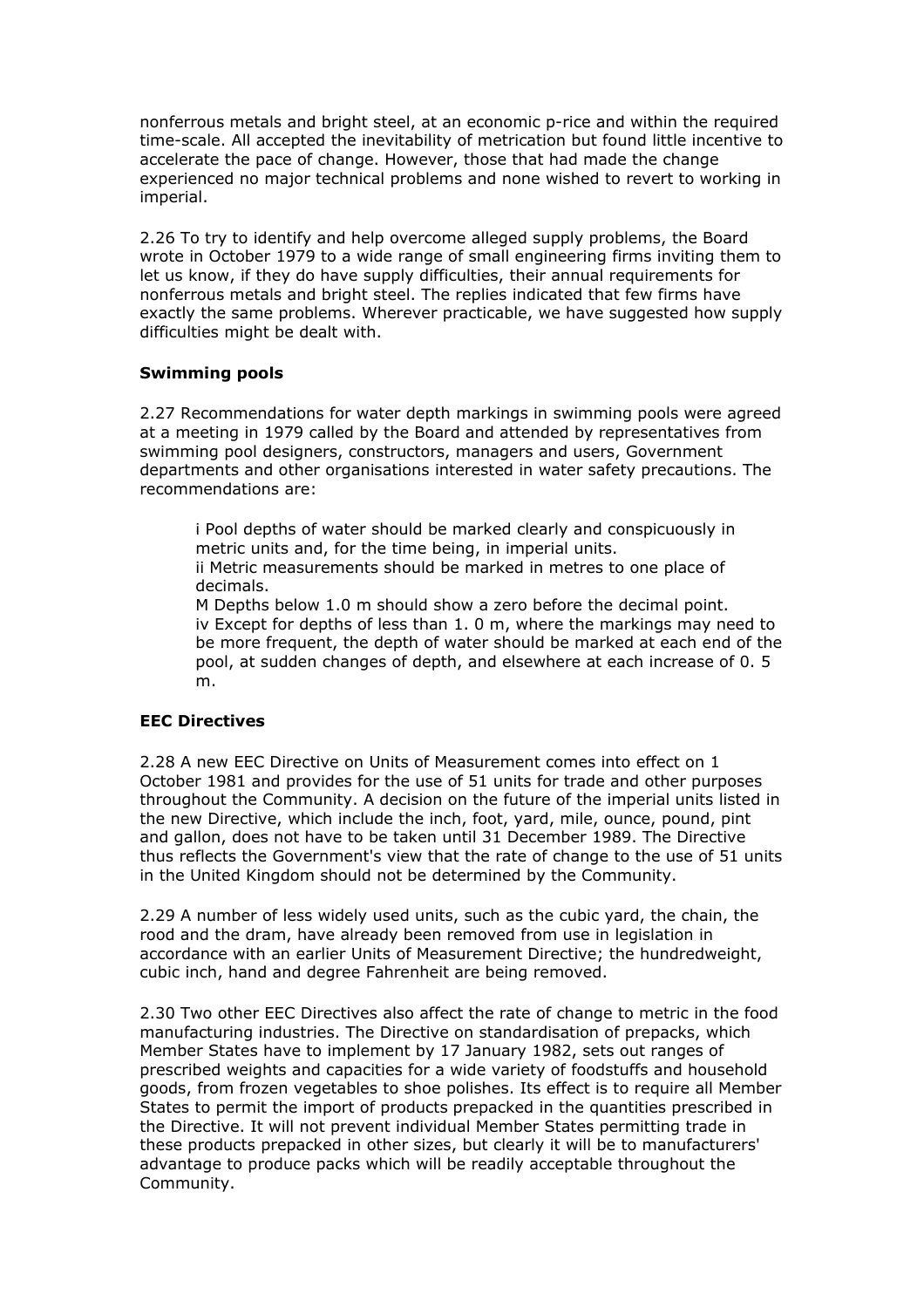2.31 The Liquids Directive, from which the United Kingdom obtained a derogation until 31 December 1979, requires Member States to permit the import of a wide range of liquids, for example milk and alcoholic spirits, prepacked in the quantities prescribed in the Directive. The most notable change resulting from this Directive is that prepacked milk may now be offered for retail sale in metric. Statutory Instrument 1979 No 1752 added a metric range to the already permitted range of imperial quantities.

## **CHAPTER 3: INFORMATION**

3.1 With the sequence of metric changes in the shops awareness of metrication rose during the first eighteen months of this report. This was demonstrated by increased coverage in the media, by the marked growth of public enquiries and requests for infor mation put to the Board and by the very strong demand for the Board's publications. which stretched staff resources to the limit.

3.2 The evidence is that the great majority i of consumers took the new sizes for prepacked foods in their stride. Certainly very few complaints were made to the Board, or so far as we can judge, to consumer protection organisations . But the experience of 1979 suggests strongly that high levels of interest and demand for information must be expected when the remaining major retail changes eventually happen. There will then be more need to become familiar with metric units and to use them for every-day purposes. Consumers will also need more help in judging value for money during and after the transitions.

## **Information Objectives**

3.3 The Board's main information objectives were, first, to help consumers, trade and industry with metric changes as they occurred;. and second, help people acquire knowledge of metric units. During the period of this report most of our resources were applied to the first objective. We alerted consumers to the metrication of the prescribed quantity foods; explained the relationship between the new quantities and the old; and tried to protect consumers by helping them to judge value for money. We also gave practical help with using metric quantities in cooking. To reduce mistakes in the shops we made a point of drawing retailers' attention to. the changes before they took place. Collaboration with trade, industry and consumers

3.4 All the Board's information campaigns were developed in con sultation with retailers, manufacturers and packers, and con sumers. We emphasised that consumers can be helped by in formation on the new packs additional to that required by law. We stressed the desirability wherever possible, of not charge ing more for the metric packs on a 'weight for weight' basis than for the imperial packs they replaced.

3.5 Our experience confirmed that discussions of this type can help consumers and traders; also that there is a need for an organisation to act as coordinator of information planning and to take the initiative, where necessary.

#### **Press and broadcasting**

3.6 Strong anti- and pro-metric views continued to be expressed in the media, with the latter probably more prominent than in earlier ears. The metric changes of 1979 led to substantial coverage in the media and the Board's news releases were widely and mainly factually reported, particularly in the provincial press. Briefings with journalists and broad casters resulted in considerable coverage and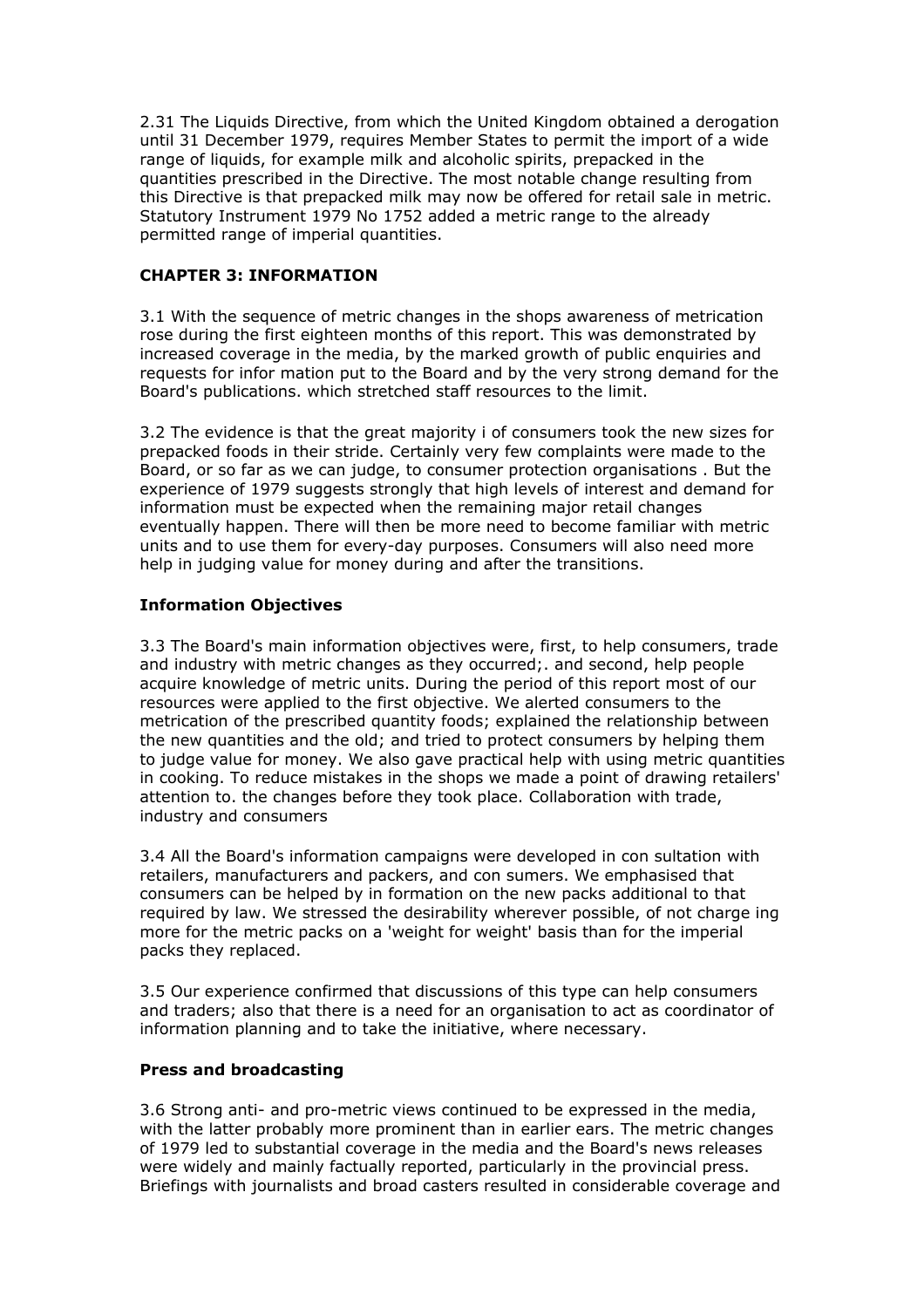a number of radio and TV programmes featured Board members. Pre recorded tapes were produced for BBC local radio.

## **Advertising**

3.7 Advertising campaigns were mounted in the national press to alert consumers to the metrication of margarine, butter, lard and other cooking fats, instant coffee and tea. The advertise ments compared new sizes with the old and gave guidance on prices consumers should expect to pay. They also invited readers to write in for the Board's publications which usually included "analogues", or simple bar charts enabling people to make value for money comparisons at any appropriate level.

3.8 The Board also advertised in the retail trade press, in women's magazines to help with cooking in metric, and in publications published for elderly people. Altogether the Board made 137 insertions of advertisements in the national press 94 in the retail trade press, 30 in women's magazines, and 36 in, publications for the elderly.

#### **Publications**

3.9 In the period of this report the Board issued more than 12 million leaflets, mainly through retailers and. to meet individual requests from the public. Over 2 million were existing titles mainly explaining metric units. The rest were new.

- Metric for Shoppers, published in January-m 1979, dealing with pasta-, cocoa, drinking chocolate, oats, dried fruits and dried vegetables and containing a price anaogue (2 million copies).

- Shopping in Metric 1979, dealing with margarine, butter, dripping, lard andcooking fats, solid vegetable oils, shredded suet, tea and tea bags and containing a price analogue (5. 7 million copies).

> - Metric Cook's Guide, May 1979, giving metric recipes and metric units. 1.6 million copies were, inserted in a leading women's magazine and 630 000 were distributed through individual requests, exhibitions and consumer organisations.

- Instant Coffee goes Metric, June 1979, with information on the new coffee sizes (3715) 000 copies).

3.10 In addition the Board prepared three numbers of the Going Metric bulletin, a poster produced in conjunction with the Anglin Trades Association and National Anglers' Council, and a leaflet to publicise its new film The Move to Metric.

#### **Films**

3.11 The fourteen minute 16 mm colour and sound film The Move to Metric released in September 1979, helps people to understand the use of kilograms, litres and metres, and shows where metrication has got to in shops, industry and schools. It has been available on free loan to consumer and adult education groups, other local organisations, schools, firms running training courses - and so far has been booked on well over a hundred occasions. The Board's earlier film for consumers, Simply Metric, has been booked on nearly a thousand occasions during the period of this report.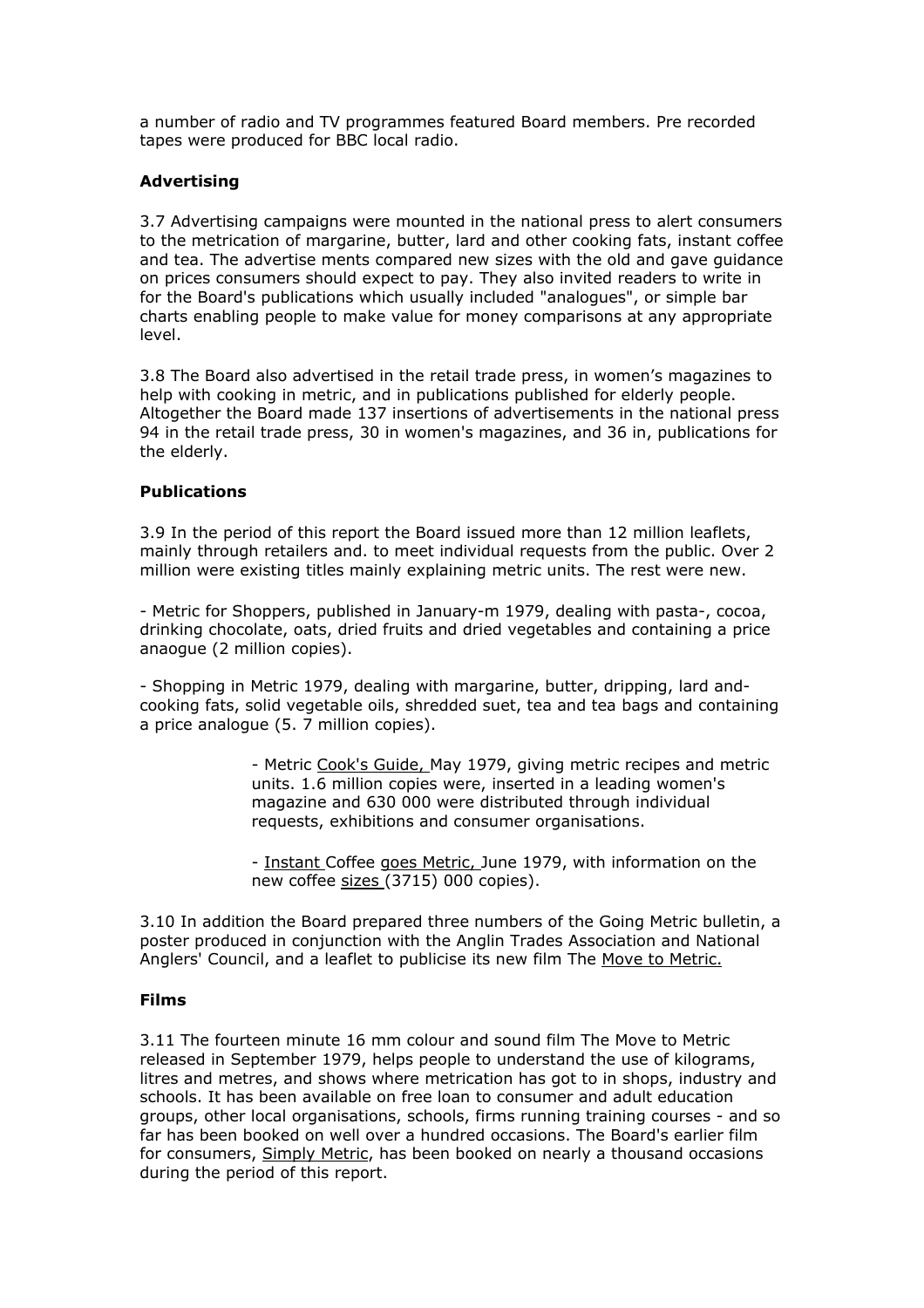## **Exhibitions and Displays**

3.12 During the period of this report the Board arranged 166 consumer information displays including major exhibitions, public meetings and in Citizens' Advice Bureaux, Consumer Advice Centres, libraries and consumer groups. There was a large demand for the Board's publications and people welcomed the chance of getting firsthand information.

#### **Enquiries**

3.13 In its advertising and other publicity the Board has made a point of inviting people to contact it for information and publications. Between July and December 1978 Information Division dealt with 5 700 enquiries; in 1979 as a whole the total was 42 700. The rate of enquiries rose more than seven fold during this period, from a monthly average of 830 in the third quarter of 1978 to a monthly average of 6 090 in the third quarter of, 1979. The peak month was October 1-0,79 with 8 140 enquiries.

#### **Public knowledge and attitudes**

3.14 Surveys of public knowledge and attitudes to metrication were commissioned by the Board in September 1978, February and August 1979 and March 1980. The surveys showed that knowledge of metric units as compared with their imperial equivalents is highest for the metre with the kilogram and litre way behind.

#### **Knowledge of metric units**

3.15 (in terms of imperial equivalents)

|                 | July<br>1975 | Sept<br>1978 | Aug<br>1979 |
|-----------------|--------------|--------------|-------------|
| The metre       |              |              |             |
| Correct         | 53           | 67           | 64          |
| Incorrect       | 11           | 8            | 8           |
| Don't know      | 5            | 25           | 28          |
|                 |              |              |             |
| The<br>kilogram |              |              |             |
| Correct         | 21           | 38           | 37          |
| Incorrect       | 18           | 19           | 21          |
| Don't know      | 60           | 43           | 42          |
|                 |              |              |             |
| The litre       |              |              |             |
| Correct         | 30           | 35           | 31          |
| Incorrect       | 37           | 34           | 41          |
| Don't know      | 33           | 31           | 28          |

The August 1979 survey indicated that 95% of adults were aware the country was changing to the metric system and that 84% of those who knew this thought that it was Government policy to go metric. 31% of people who knew about the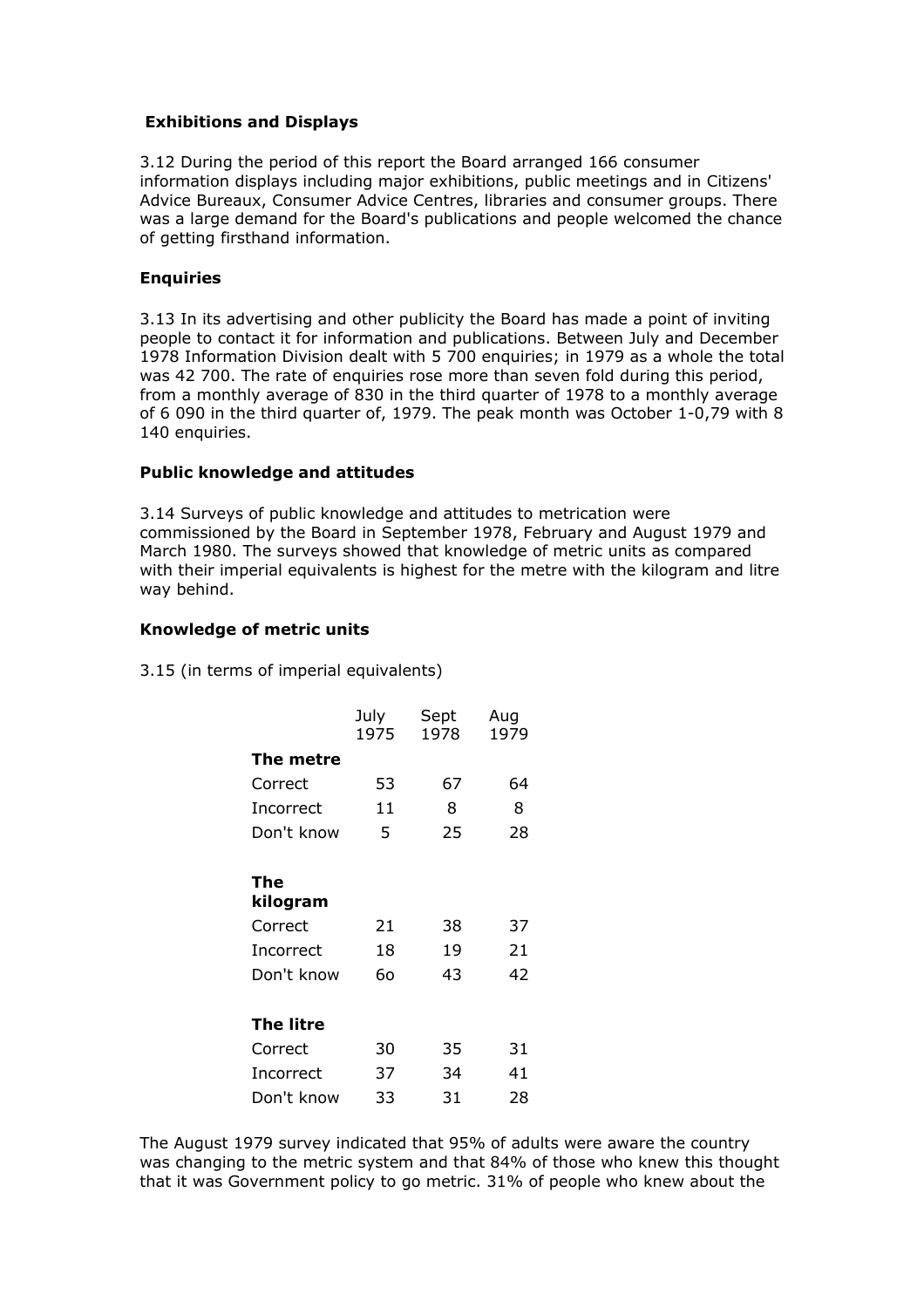change were in favour and 46%, opposed. Of those hostile to metrication 27% did not like change; 20% thought there is nothing wrong with the old system; 23% thought the metric system too complicated and 15% believed it would be too difficult for old people. On the other hand 72%, accepted that the metric system would make trade and business easier; and 84%, believed they would be able to cope when they had to. Despite the contrary results shown by Price Commission and Metrication Board investigations, 65%, felt that metrication puts prices up unfairly. (see paragraphs 2. 11 to2 .13).

#### **CHAPTER 4: METRICATION OVERSEAS**

4.1 All major nations are now metric or are committed to adopting the metric system. Burma, Brunei, North Yemen and South Yemen are the only countries which have not decided to go metric.

4.2 In Australia, New Zealand, Nigeria and South Africa the changeover is substantially complete in the majority of their activities, even though these countries took the decision after Britain.

4.3 The United States commitment to voluntary change, announced in 1975, was reaffirmed in 1979 by the Carter Administration, Congress, and private sector interests.

4.4 Australia, Canada, New Zealand and South Africa wished to avoid compulsion as far as possible. But in Australia, New Zealand, and South Africa legislation has been needed to complete the metrication of retailing. In some cases govern ments have acted at the express request of retailers and consumers.

#### **Australia**

4.5 The Australian Metric Conversion Board was set up. in 1970. The aim was that conversion to the sole use of the metric system would be effectively completed in 10 years. This target has been virtually achieved.

4.6 Road speed and distance signs were converted in 1974. Sectors which are now wholly or predominantly metric include education, technical standards, primary industry, construc tion, transport and communications, fuel and power, land and surveying, sports, the media, public administration and the retail sector. The level of conversion achieved in the various segments of engineering is considered to be close to the maximum realistically attainable at this stage bearing in mind the need to retain some imperial production for maintenance and repair purposes. Voluntary programmes in the retail sector were originally introduced in three States but failed due to consumer confusion and trade disadvantage. Legislation was subsequently passed to require retail sales of weighed out foods and of goods sold by length or area to be conducted in metric units. By 1979 the use of imperial units for weighing, measuring, pricing and, in some cases, advertising these products was prohibited in most States and Territories, and legislation is pending in others. The Metric Conversion Board claims that resistance and confusion disappeared overnight when metric units became mandatory.

#### **Canada**

4.8 The Canadian Metric Commission (established in 1971) drew up a national programme which envisaged that all normal daily transactions would be metric by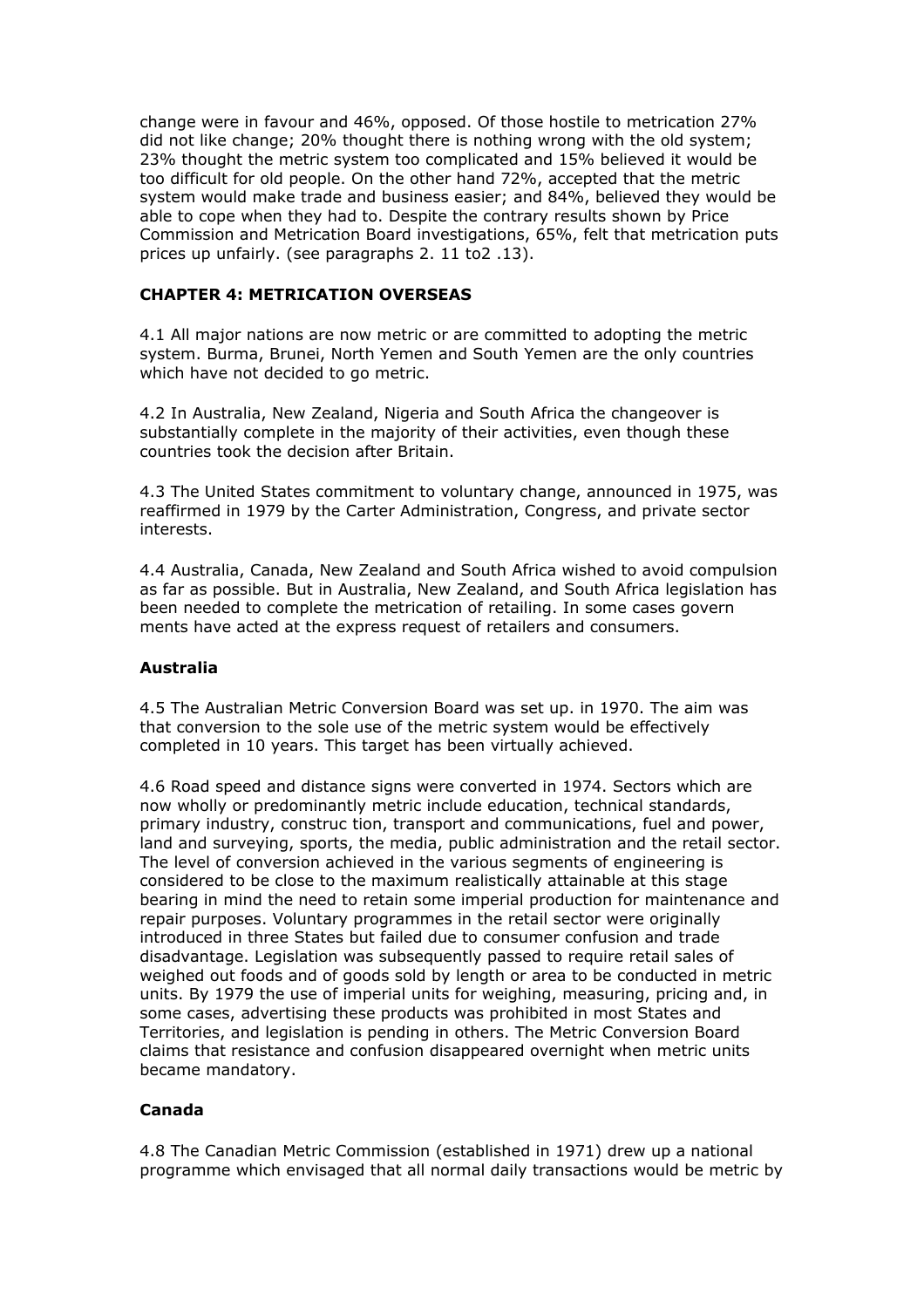end-1980. It was recognised that the rate of change would be influenced by developments in the United States. Canada's metrication programme is now about 55 per cent complete.

4.9 Road signs, weather reporting and Post Office scales and tariffs are metric. Petrol retailing by either gallons or litres has been permitted since 1 January 1979 and 85%. of petrol stations have now converted; with limited exceptions, only litres will be permitted after end-1980. About 60% of all car components made in Canada are produced in metric dimensions.

4.10 Although the retail programme was intended to be voluntary, the retail trade asked for legislation to ensure fair trading. Regulations issued in May 1979 incorporated a national programme for metricating retail sales of weighed out foods and converting scales by end-1981; implementation of this mandatory programme has since been postponed for a minimum of one year, though this decision does not affect voluntary arrangements. Under Regulations issued in November 1979 the retailing of home furnishings in metric is mandatory.

## **India**

4.11 In 1955 the Government accepted a recommendation that India should adopt the metric system. The Standards of Weights and Measures Act 19.56 set up a Standing Metric Committee (later replaced by a permanent Directorate of Weights and Measures) and provided that the changeover should be completed by 1969.

4.12 Among-the first to change to metric were government depart- ments and public undertakings, including railways, posts and telegraphs, public works, excise and customs, meteorological services and ports. Education is metric from the primary to the university level. The import of non metric equipment is generally prohibited.

4.13 In 1968 the Government decided to adopt the metric system, in principle on a voluntary basis.

4.14 By 1972 the change to metric had been completed in the con- struction, building material, fuel, fertiliser, pharmaceutical, adhesive, paper, packaging and grain milling industries. Most other manufacturing sectors were generally metric by by end-1975. By then the metric system had been adopted at all levels of education. Weather forecasting, telephone and postal services are now metric, and use of metric units is pressed forward by all Government departments. The pro gramme for conversion of road signs (other than speed limit signs) is expected to be completed by end-19S1.

4.15 Moves to metricate the sizes of prepacks (other than sugar and instant coffee which are already metric by Order) were post poned pending finalisation of the EEC Directive on prepackages and preparation of legislation for the average contents system. The metrication of retail sales of weighed out and measured out goods is not expected to be effected in advance of that of pre packs.

#### **New Zealand**

4.16 The New Zealand Metric Advisory Board was set up in 1969. The aim was that the change to metric should be substantially completed by end-1976. Much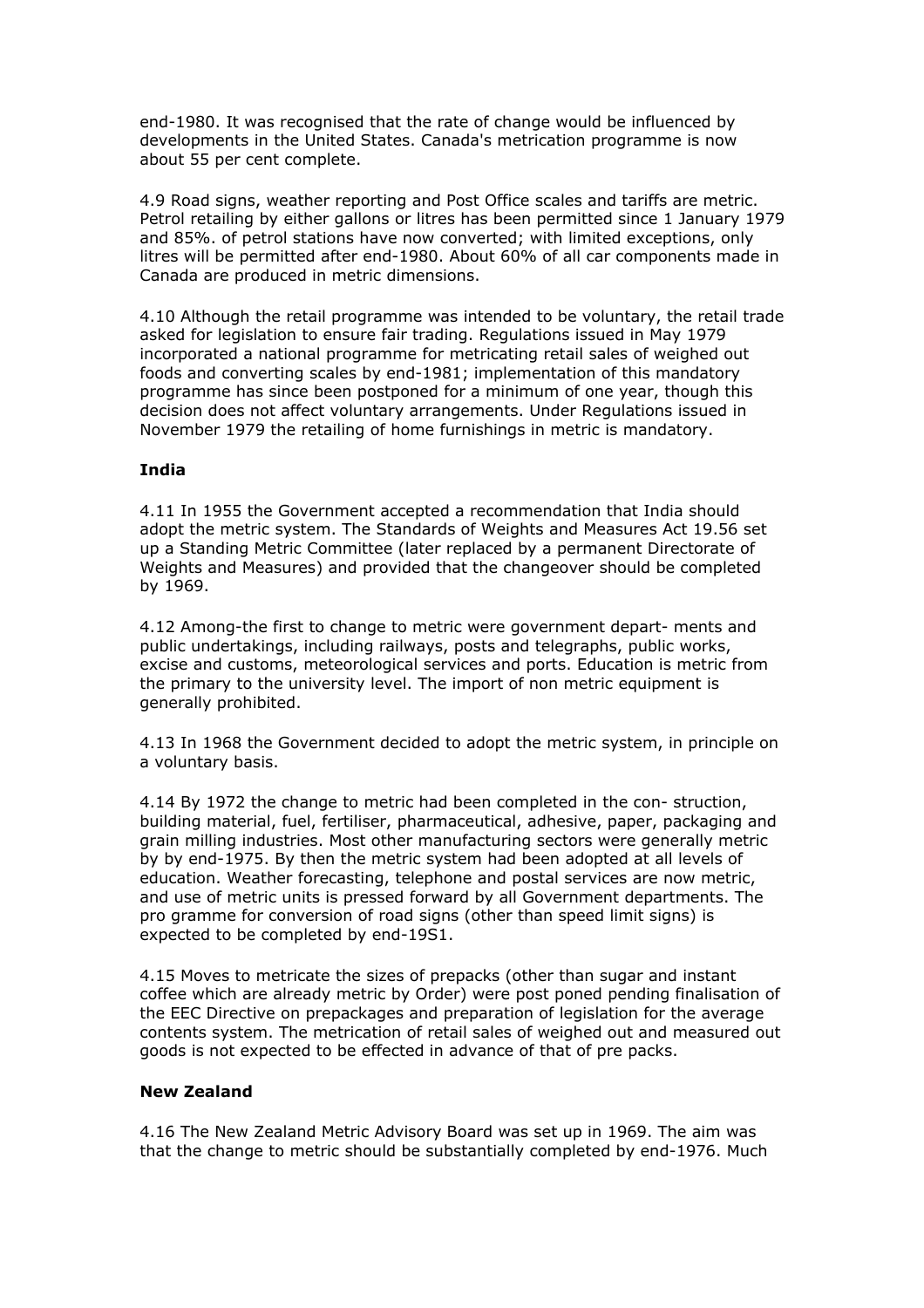was achieved by the target date and virtually all the remainder by mid- 1979. The Board. was disbanded at end-1979.

4.17 In the case of retailing of weighed out and measured out goods, although much voluntary progress was made, it became apparent that shops would not be completely metric by end-1976. After retail federations requested that metric units should be made mandatory the Government issued regulations requiring metric sales, pricing and advertising of goods retailed by weight or measure as from 1 April 1978 and prohibiting the use of other units as from 30 June 1979. In practice most retailers had abandoned imperial before the 1979 deadline, apparently without consumer difficulties.

## **Nigeria**

4.18 Nigeria's metrication programme was announced by the Government in 1972 and aimed at completion by 1977 The target was not achieved but much progress has been made.

4.19 Metric units are now the legally recognised. system in Nigeria and are widely used. In industry a programme of gradual change has been supported by banning imports of newnon metric equipment. Education at all levels is in metric, and virtually all newspapers, periodicals and Government circulars use metric terms.

#### **Pakistan**

4.20 In 1972 the Government took the decision to go metric with the aim of completing the transition by 1980.

4.21 Early developments included adoption of metric in education, major government departments, the Pakistan Mint and insurance companies. Road transport, railways, manufacturing and exports followed. Some foods and other consumer goods are retailed in metric units. Quantity marking of prepacks in imperial or indigenous units only is not allowed. The Customs Tariff has been converted to metric. Petrol and diesel oil are sold by the litre. The change to metric in land measurement has begun. Planning for completing the transition in engineering is well advanced.

#### **South Africa**

4.22 In 1966 the South African Government decided in principle that the country should change to the metric system. The change should be voluntary and legislation should be enacted only to consolidate a particular situation and to prevent any slipping back. Sometimes the legislation came about as a result of requests from trade or business. By end 1977 South Africa was substantially a metric economy.

4.23 By early 1972 the South Africa Railways and Post Office had changed to metric for their commercial operations, basic materials were available in metric dimensions, milk was sold in bottles of 5 00 ml or 1 litre in most urban centres and all teaching was in metric. By 1976 all major industries were changing to metric, the Customs Tariff and road signs were metric, and petrol pumps dispensed in litres.

4.24 The Government agreed to pay compensation for the conversion of assizeable measuring instruments used in trade, including retail scales and petrol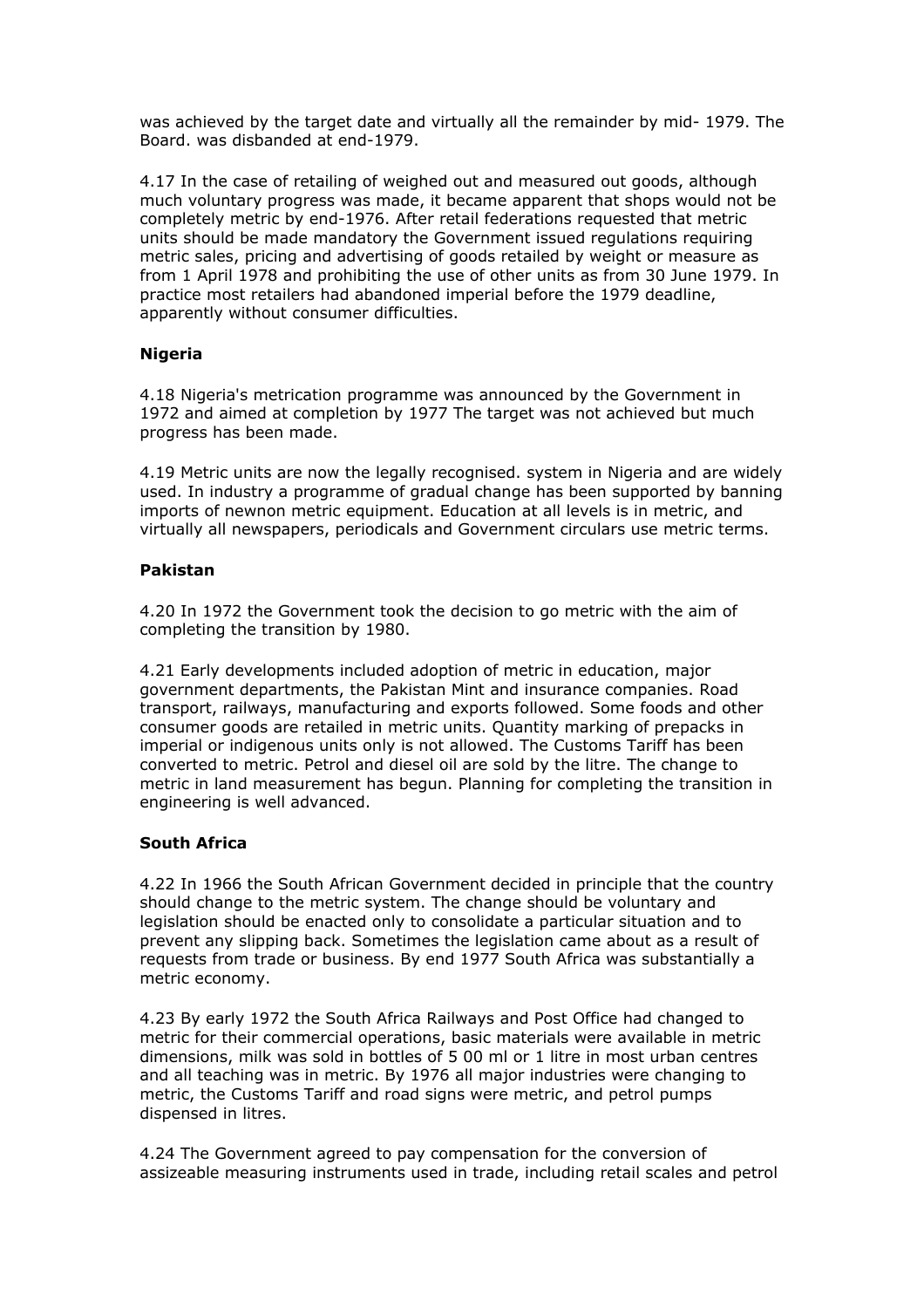pumps. The use of imperial weighing or measuring instruments in trade is no longer permitted. Regulations published on 18 November 1-977 (under the Trade Metrology Act 1973) have effectively meant that since that date all trade in South Africa has had to be exclusively in metric units.

#### **United States of America**

4.25 The United States Metric Board was set up in 1978, under the Metric Conversion Act 1975, to co-ordinate conversion to the metric system under the national policy for voluntary change.

4.26 In 1979 the Carter Administration affirmed publicly that it believes metrication will bring significant benefits, that it supports a strong interpretation of the Metric Conversion Act, and that it is encouraging conversion both in Government and the private sector.

4.27 Metrication of parts of United States industry and business (for example, automobiles, computers, steel, fasteners, pharmaceuticals, bottled wine and spirits) has been taking place over the past 5 years or so. Some States and local government bodies have also taken steps towards metrication. The Metric Board intends to create a planning framework.

4.28 One State, California, has passed a Metric Conversion Act based on the 1975 Federal Act. Thirty-two States have official resolutions for metric education passed by State School Boards or have legislation making metric education mandatory. Some States have set target dates for the attainment of predominantly metric teaching in their schools. In the United States, as in Britain, the increasing price of petrol has stimulated interest in metricating retail sales of petrol and seventeen States have already started the change.

## **APPENDIX A**

## **METRICATION - SHORT CHRONOLOGY**

1790 - Invitation for Britain to join France in establishing an international system of weights and measures. No action taken.

1871 - House of Commons rejects by 5 votes a Bill to make metric system compulsory.

1897 - Weights and Measures Act legalises the metric system for use in trade and commerce.

1900 - 35 countries, including most leading European states, are now metric.

1950 - Hodgson Committee concludes that metric system is better than imperial and that its adoption in the UK is inevitable.

1960 - About 80 countries are now metric.

1963 - British Standards Institution survey reveals majority of industry favours change to metric.

1965 - Federation of British Industries informs Ministers that they favour adoption of the metric system.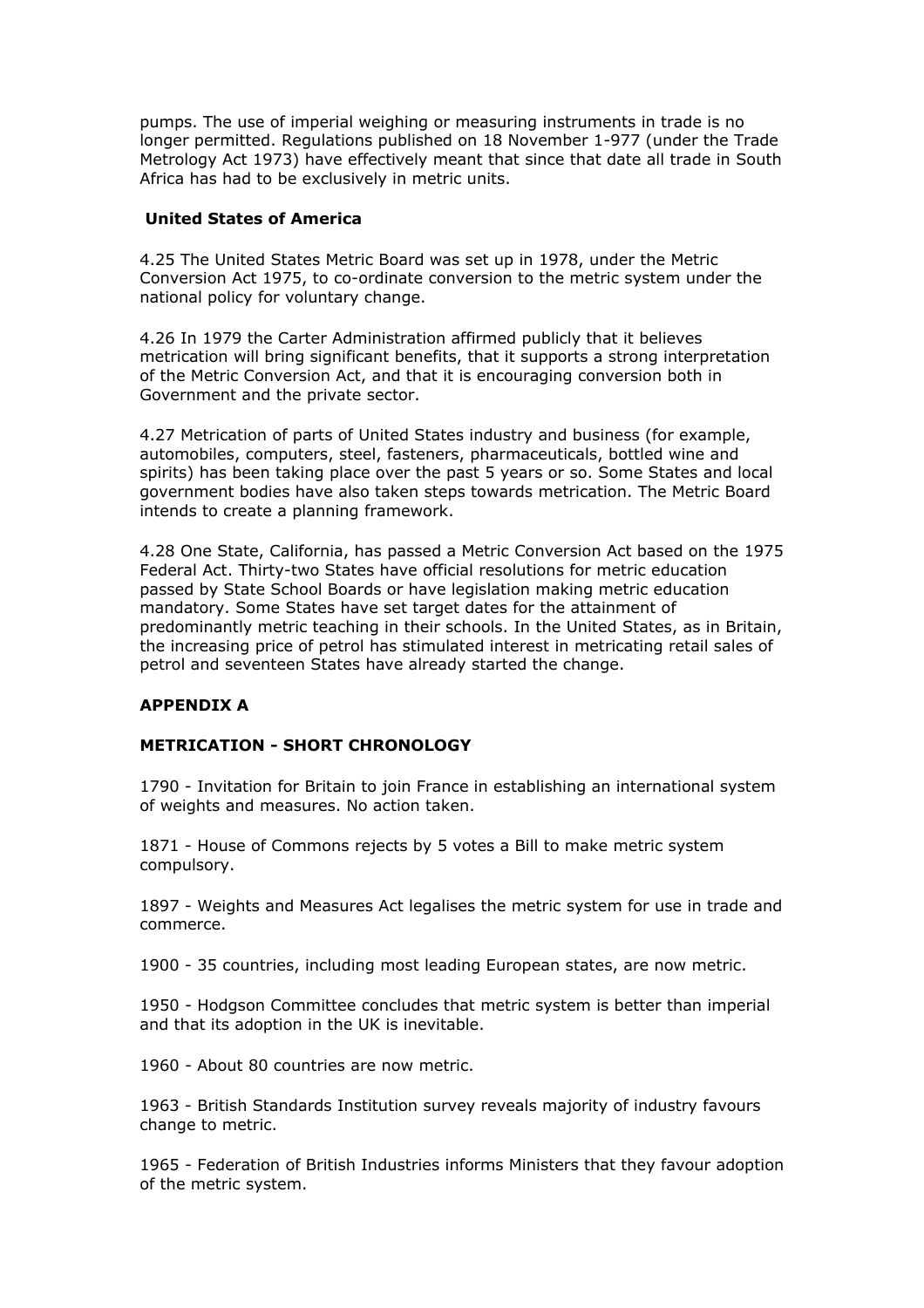1968 - British Standards Institution publishes 'The adoption of the metric system in engineering: basic programme and guide'.

1969 - Metrication Board established.

1970 - Electric Cable Makers Confederation complete change to metric.

- British Aerospace Companies Limited express drawing and documentation in metric.

- London Metal Exchange goes metric.

- Production of flat glass goes metric.

1971 - Paper and board products work to standard metric measurements.

- National Coal Board specifications, buildings and engineering products in metric.

- Engineering industries reach 25% metric production.

- Pharmaceutical trade completes change to metric.

1972 - White Paper on Metrication (Cmnd 4880) reaffirms Government support for completing the broad metrication programme by the end of 1975. Paint industry completes change to metric. Steel industry adopts metric quantities and sizes. Building Regulations go metric.

1973 - British Government emphasises commitment to metric change in House of Commons debate.

- Metrication Board publishes 'Value for Money in Metric: a report on safeguarding consumer interests.

- Commonwealth Conference on Metrication recognises urgent need for change to metric by all member countries.

- Parliament approves first Orders permitting metric prepuces of 'shopping basket' foods.

1974 - Textile and wool industries trade transactions in metric.

Leading manufacturers of men's and women's wear give dimensions in both centimetres and inches.

Metrication Board publishes 'Metrication in the Retail Trade': a report on programming the change.

Department of Education and Science memorandum acknowledges substantial metric progress made in schools and recommends restricted use of imperial.

1975 - Retailers of fabrics and floor coverings start to sell and price by the metre and square metre.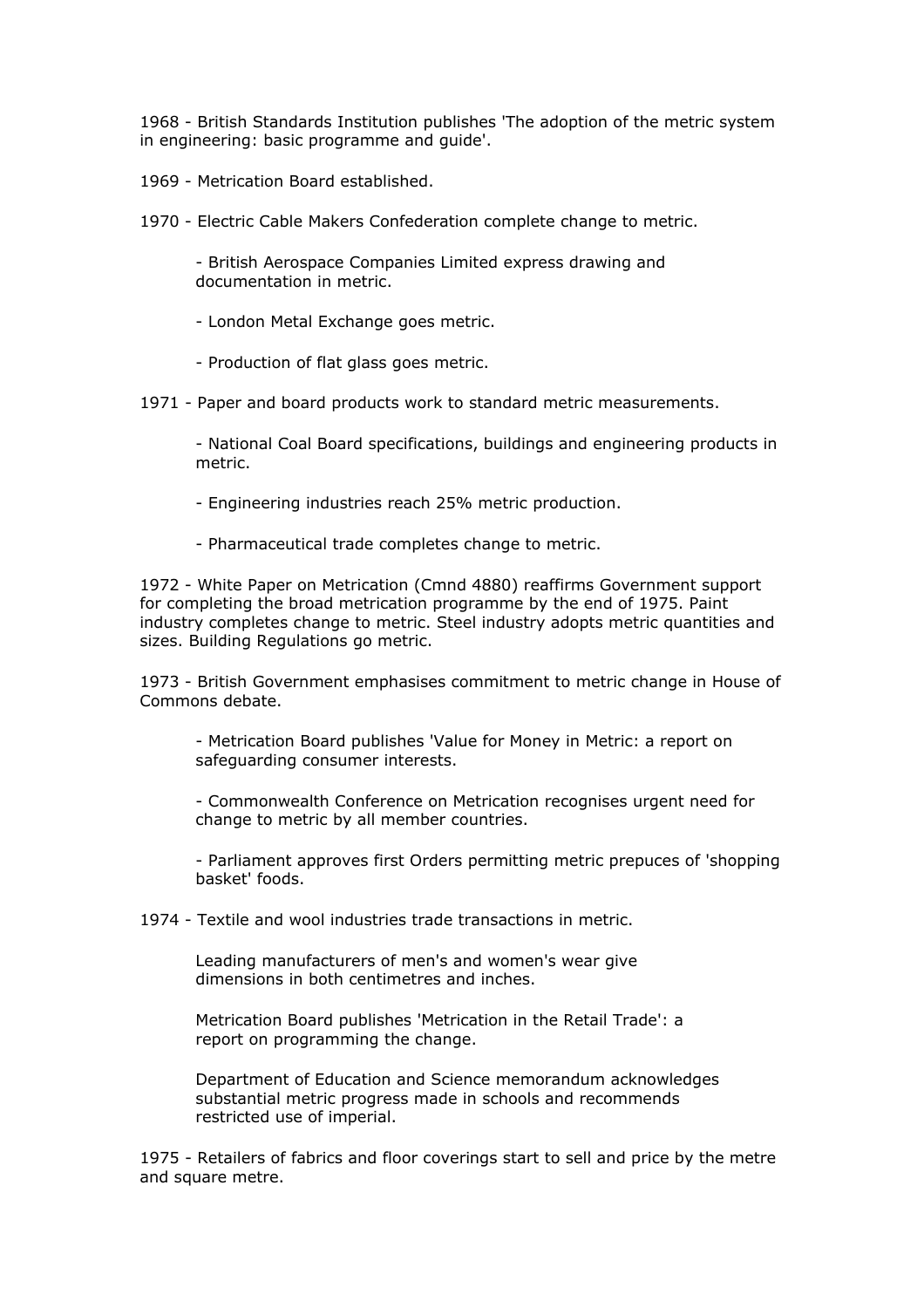Post Office metricates tariffs.

National Health Service - metric system introduced into medical and allied practice.

Engineering industries metric production substantiallyless than the 75% envisaged in BSI programme.

1976 - Weights and Measures Act empowers Government to phase out imperial units in retail trade.

Bulk sales of petroleum go metric.

Metrication Board publishes report 'Metrication and Elderly people' .

Agriculture, horticulture and allied industries essentially metric by year-end.

1977 - Parliament passes Orders setting cut-off dates for sale of sugar, breakfast cereal foods, butter, margarine, white fats, oat products, cocoa and chocolate powders, biscuits, bread, chocolate bars and tea in imperial prepacks.

Price Commission reports no evidence that metrication is cause of price increases.

Metric trading at livestock auction and deadweight markets.

South Africa virtually metric.

1978 - Government withdraws draft Orders which would have given legal effect to the already agreed target dates for completion of metrication in retail sales of weighed out and measured out goods.

Parliament passes Orders setting cut-off dates for pasta, dried vegetables, dried fruits, and flour in imperial prepacks , and permitting prepacking of potatoes and instant coffee in metric quantities.

Solid fuel retailing goes metric.

Cheese wholesaling and packing go metric.

Regulations ceasing to authorise chain, furlong, nautical mile, rood, cubic yard, dram, bushel, cental, inch of water, ton-force, foot candle and knot come into effect.

Bread goes metric.

Teaching at all levels of education predominantly metric; metric units used in national school-leaving examinations.

Commonwealth Secretariat survey indicates that Australia, Botswana, Cyprus, Fiji, Ghana, India, Kenya, Malaysia, Malta,